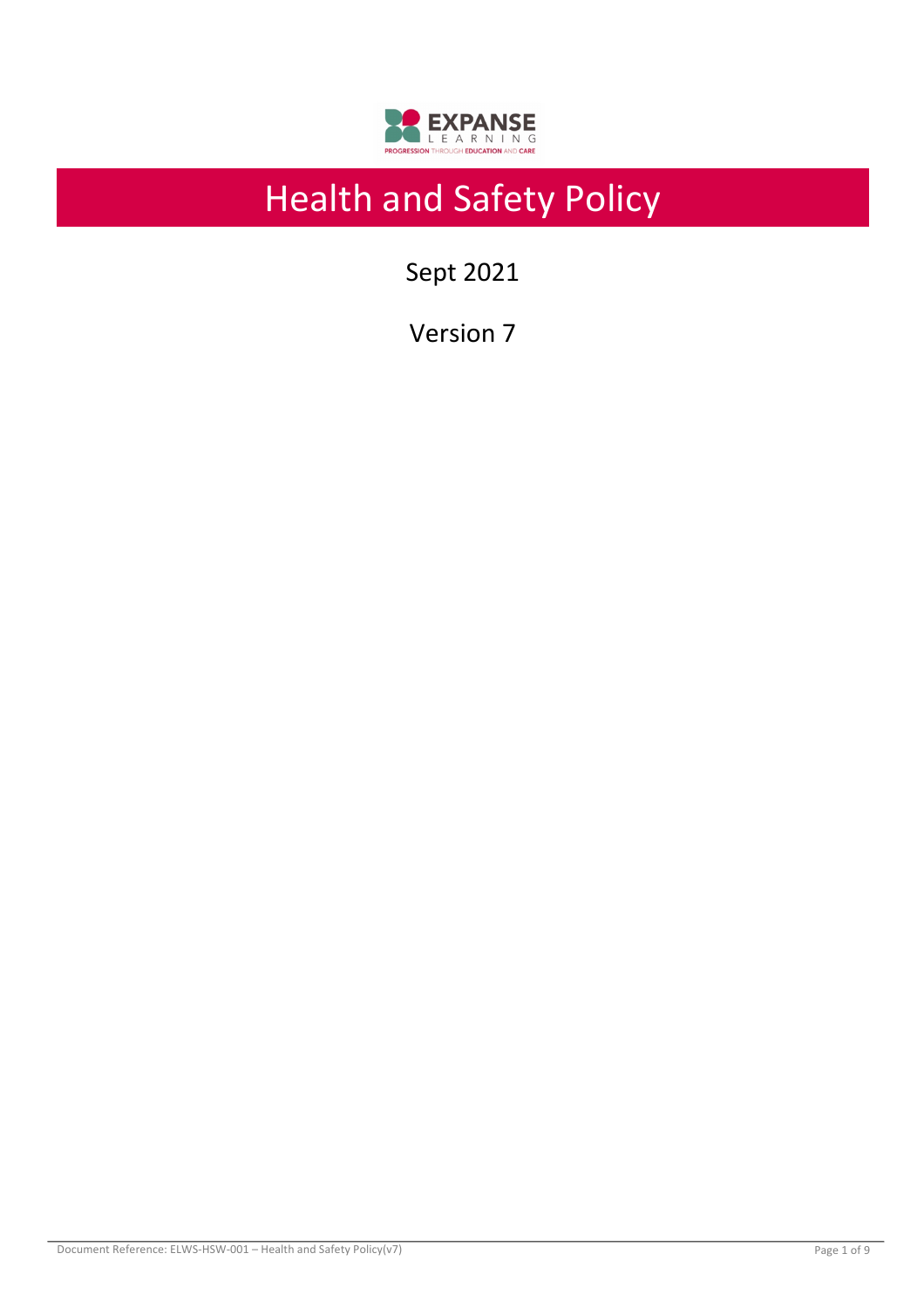# **1. Scope**

This policy applies to all staff at Expanse Learning Wigan School (Hereafter referred to as the School).

# **2. Objectives**

The general aims of these policy statements are the arrangements that are set out below. The Chief Executive Officer (CEO)/Headteacher (The Head) and Governing Body (GB) recognises its responsibility to the health, safety and welfare of all staff, students and other persons visiting the school premises. It is the responsibility of the CEO/Head so far as is reasonably practicable:

- $\circ$  To maintain all areas under their control in a condition that is safe and without risk to health
- $\circ$  To establish and maintain a safe and healthy environment throughout the school
- $\circ$  To establish and maintain safe working procedures among staff and students
- o To ensure that risk assessments are carried out by competent staff *(refer to the Risk Assessment Policy)*
- o To consult with employees on matters affecting their Health, Safety and Welfare;
- $\circ$  To provide and maintain safe equipment
- $\circ$  To provide and maintain means of access to and egress from that place of work that are safe and without risk
- o To provide arrangements to ensure the safety and absence of risks to health in connection with the use, handling, storage and transport of articles and substances
- $\circ$  To ensure the provision of sufficient information, instruction and supervision to enable all employees and students to avoid hazards and contribute positively to their own health and safety and to ensure that they have access to health and safety training as appropriate or as and when provided
- o To prevent accidents and cases of work-related ill health
- o To provide and maintain safe, healthy and adequate welfare facilities;
- $\circ$  This policy will be reviewed on a regular basis, by the Shared Services Team (SST)/Head and GB.

# **3. Roles & Responsibilities**

#### *The Head is responsible:*

- o For the day-to-day Health and Safety management of school and all staff directly employed by the school
- $\circ$  This responsibility will include ensuring that staff are aware of the safety rules and procedures which apply and also that they have access to detailed and specific regulations affecting their work
- o The Head must also be aware of the arrangements governing visits and general contractors whilst on the school premises.

# *CEO/Head and the Board of Governors:*

- Monitor the effectiveness of the health and safety policy
- $\circ$  Provide arrangements to ensure that all staff employed by the school, and all other persons working on the premises, are aware of all policies, risk assessments and all other relevant health and safety information
- o Understand their responsibilities under the Health and Safety at Work Act, in relation to the roles and responsibilities of the school
- o Provide arrangements and implement the school's accident reporting procedure and ensure that staff are aware of the system
- o Ensure accidents are reported and investigated where necessary, and ensure control measures are implemented
- o Develop and maintain safe working practices
- o Ensure that all staff are aware of the first aid arrangements and first aiders
- $\circ$  Ensure the implementation of procedures in the event of fire and ensure that all staff are aware of their roles and responsibilities
- o Provide suitable induction training for all new staff and visitors
- o Identify health and safety training needs
- o Ensure all structural defects are reported and actioned in an efficient manner
- $\circ$  Ensure staff have an awareness of relevant health and safety legislation and their responsibilities as employee
- $\circ$  Where personal protective equipment is identified as necessary, ensure it is provided and maintained
- o Ensure there are suitable provisions for contractors working on site
- $\circ$  Understand the organisation, role and powers of Health and Safety Executive Inspectors
- $\circ$  Recognise that the policy, risk assessments and practices are not static, and ensure that the schools health and safety policies and procedures are updated and amended where necessary.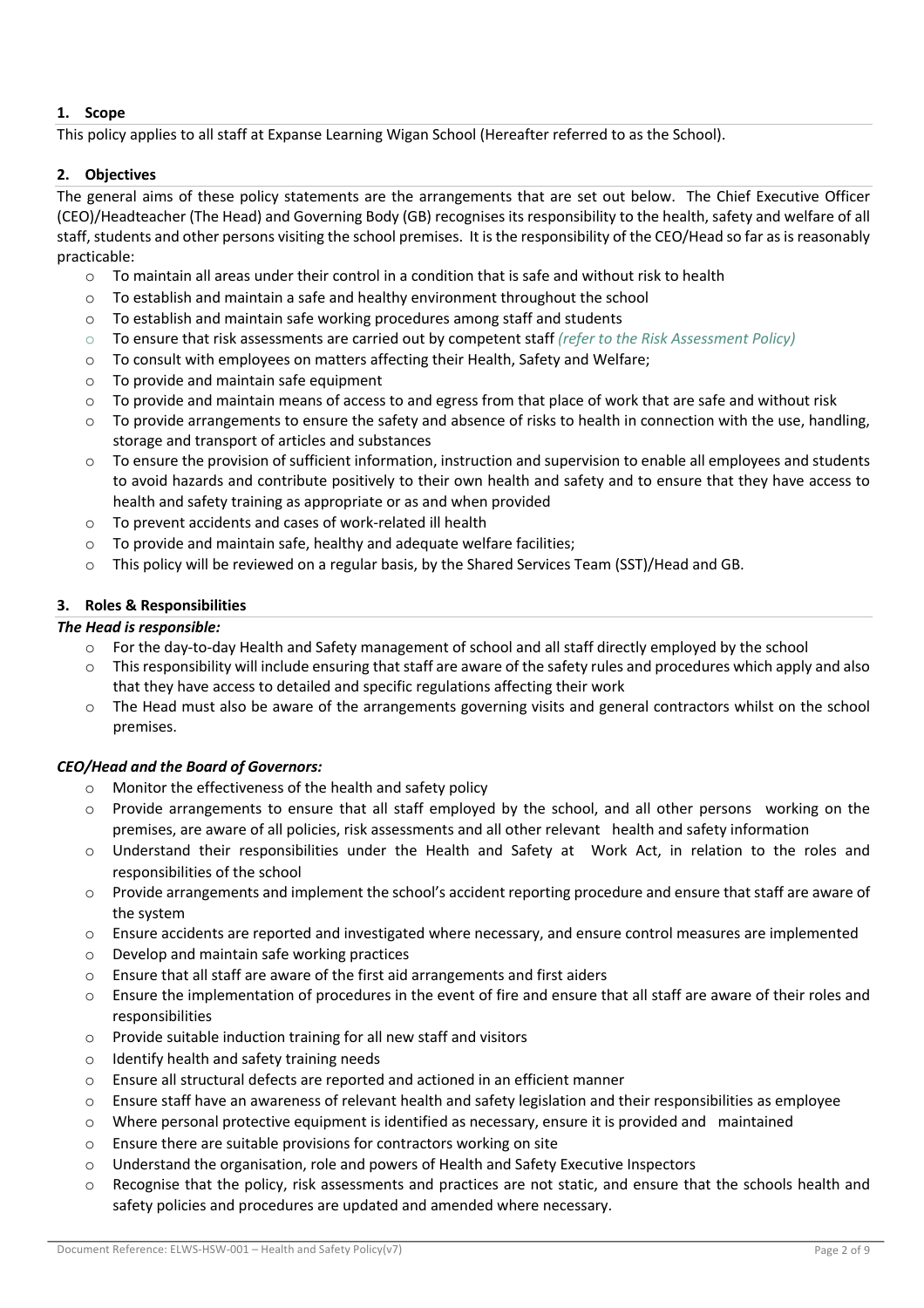#### *Employees*

The Health and Safety at Work Act 1974 states - *"It shall be the duty of every employee whilst at work"*:

- o To take reasonable care for the health and safety of himself and of any other persons who may be affected by his acts or omissions at work: and as regards any duty or requirement imposed on his employer or any other person by or under any of the relevant statutory provisions, to co-operate with him so far as it is necessary to enable that duty or requirement to be performed or complied with"
- o The Act also states, *"No person shall intentionally or recklessly interfere with or misuse anything provided in the interest of health, safety or welfare in pursuance of any of the relevant statutory provisions"*.
- o Have a general responsibility for the application of the school's Health and Safety Policy, and any other Policy, to their own department or area of work and are directly responsible to the Head for the application of existing safety measures and procedures within that department/area of work.
- $\circ$  Advice or instructions given by the Head, including the relevant parts of this statement, shall be observed;
	- *shall, where necessary, establish and maintain safe working procedures including arrangements for ensuring, as far as is reasonably practicable, safety and absence or risk to health in connection with the use, handling storage and transport of articles and substances, (e.g. chemicals, boiling water, duplicating fluid, guillotines); they should also refer to documents produced for these products under the COSHH Regulations*
	- *shall resolve any health and safety problems any member of staff may refer to them and refer to the Head any of these problems for which they cannot achieve a satisfactory solution within the resources available to them*
	- *shall carry out a regular safety inspection of the activities for which they are responsible and, where necessary, submit a report to the Head*
	- *shall ensure, as far as is reasonably practicable, the provision of sufficient information, instruction, training and supervision to enable other employees and students to avoid hazards and contribute positively to their own safety and health at work*
	- *shall, where appropriate, seek the advice and guidance of the relevant Adviser or Officer of the Authority*
	- *shall propose to the Head requirements for safety equipment and on additions or improvements to plant, tools, equipment or machinery which are dangerous or potentially so.*

#### **Class Teachers and Teaching Assistants**

The class teacher is responsible for the safety of students whilst in classrooms, workshops and laboratories (This has been a statutory duty since 1987). Where class teachers or teaching assistants have concerns regarding safety issues for example class sizes, condition of equipment etc. they should discuss the problems with the Head or Line Manager before the lesson. Class Teachers and teaching assistants should:

- $\circ$  Liaise with and recommend to the Head any safety issues and hazards such as class sizes, condition of equipment and also recommend additions and discuss improvements that can be implemented
- $\circ$  ensure that before the lesson, by carrying out a risk assessment, that all protective clothing, guards, screens, etc. plus any special safety procedures are available and will be used
- o they personally should follow safe procedures and working practices
- $\circ$  know the various safety procedures in their teaching areas including the location of any safety equipment, they should ensure that all the procedures are followed
- $\circ$  control and supervise the students and ensure that safety rules and protective equipment are followed and used
- o ensure that safety instructions are clear and understood and check frequently that they are being followed.

#### *Shared Services Team (SST)*

SST are a key support mechanism of the school in the management of health, safety and welfare. Any issues must be reported to servicedesk@expansegroup.co.uk or through the see-it report-it scheme. **All** staff should be made aware of the SST's role in the management of health, safety and welfare. The SST will follow the health and safety and methods of working detailed in the Section 3 of this health and safety policy.

#### *First Aiders*

All schools must have at least one First Aider who can provide trained support in the event of an accident or illness to any employee or non-employee. Where the risk of injury is identified as significant, such as during physical, practical and vocational lessons, access to a first aider and first aid equipment must be readily available (including provision of a wash basin or sterile water).

#### *Students*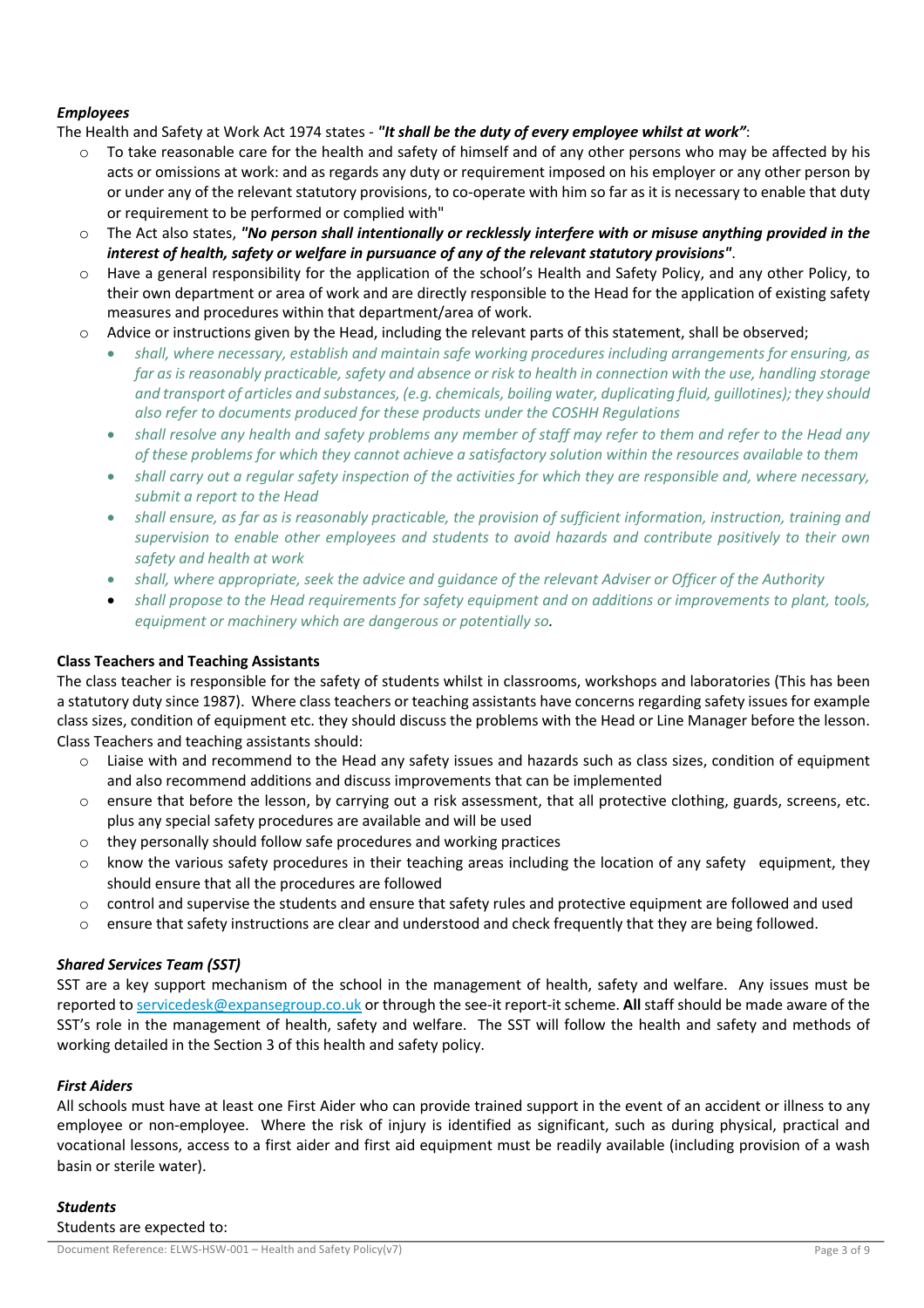- o Exercise personal responsibility for the safety of self and class-mates;
- o Wear the correct clothing consistent with safety and/or hygiene
- $\circ$  Follow all the safety rules of the school and in particular the instructions of teaching staff given in an emergency
- $\circ$  Only use, and not wilfully misuse, neglect or interfere with things provided for his/her safety.
- o **NB:** It is essential that all students and parents are made aware of the requirements of this section.

#### *Visitors*

The Health and Safety at Work Act, 1974 imposes a general duty of care on most people associated with work activities. Everyone employed in educational establishments is protected by the Act and employers have an obligation to ensure, as far as is reasonably practicable, that persons NOT EMPLOYED by them who may be affected by their activities are not exposed by their actions to health or safety risks within the school premises. *(Health and Safety at work Act, 1974 Section 3.)* 

Visitors should report to the Head or Reception on arrival at the school, they should be required to observe the safety rules of the school, in particular parents helping out in school should be made aware of the health and safety arrangements applicable to them through the teacher to whom they are assigned and should not be asked to carry out tasks for which they are not 'competent', trained or authorised for.

In addition, the 'Occupiers Liability Act 1957' introduced a 'common duty of care' which an occupier owes to all visitors other than trespassers. This duty required him/her to see that visitors were reasonably safe in using the premises for the purpose for which they were invited or permitted to be there. In 1984 the Occupiers Liability Act was updated, and occupiers must also take reasonable care to see that trespassers do not suffer personal injury whilst on the premises.

#### *Contractors*

Contractors should report to the Head or Reception on arrival at the school and outside contractors working on educational premises are required to ensure safe working practices by their employers under the provision of the Health and Safety at Work Act and must pay due regard to the safety of all persons using those premises in accordance with Section 3 and 4 of the Health and Safety at Work Act.

They should also inform the school of any hazardous operations they intend to carry out and liaise with the appropriate person on site regarding this work. They should also have available COSHH assessments for any substances they intend to use.

In instances where the contractor creates hazardous conditions and refuses to eliminate them the Head must take actions as are necessary to prevent persons in his/her care from risk of injury and inform the SST. Please refer to See Section 3 of this manual - Contractors in Schools.

#### **4. Arrangements**

The arrangements section of the health and safety policy has been designed to highlight the relevant health and safety information for staff, visitors and contractors.

Please see Appendix 1 for the full breakdown.

#### **5. RIDDOR**

#### **What are 'reportable' injuries?**

The following injuries are reportable under RIDDOR when they result from a work-related accident:

- **The death of any person** (Regulation 6)
- **Specified Injuries** to workers (Regulation 4)
- Injuries to workers which result in their **incapacitation for more than 7 days** (Regulation 4)
- Injuries to non-workers which result in them **being taken directly to hospital for treatment**, or specified injuries to non-workers which occur on hospital premises. (Regulation 5)

The College follows HSE guidance and will report any incidents directly via the HSE Webpage (http://www.hse.gov.uk/riddor/report.htm). This must also be logged on the DatabridgeMIS and a copy of the report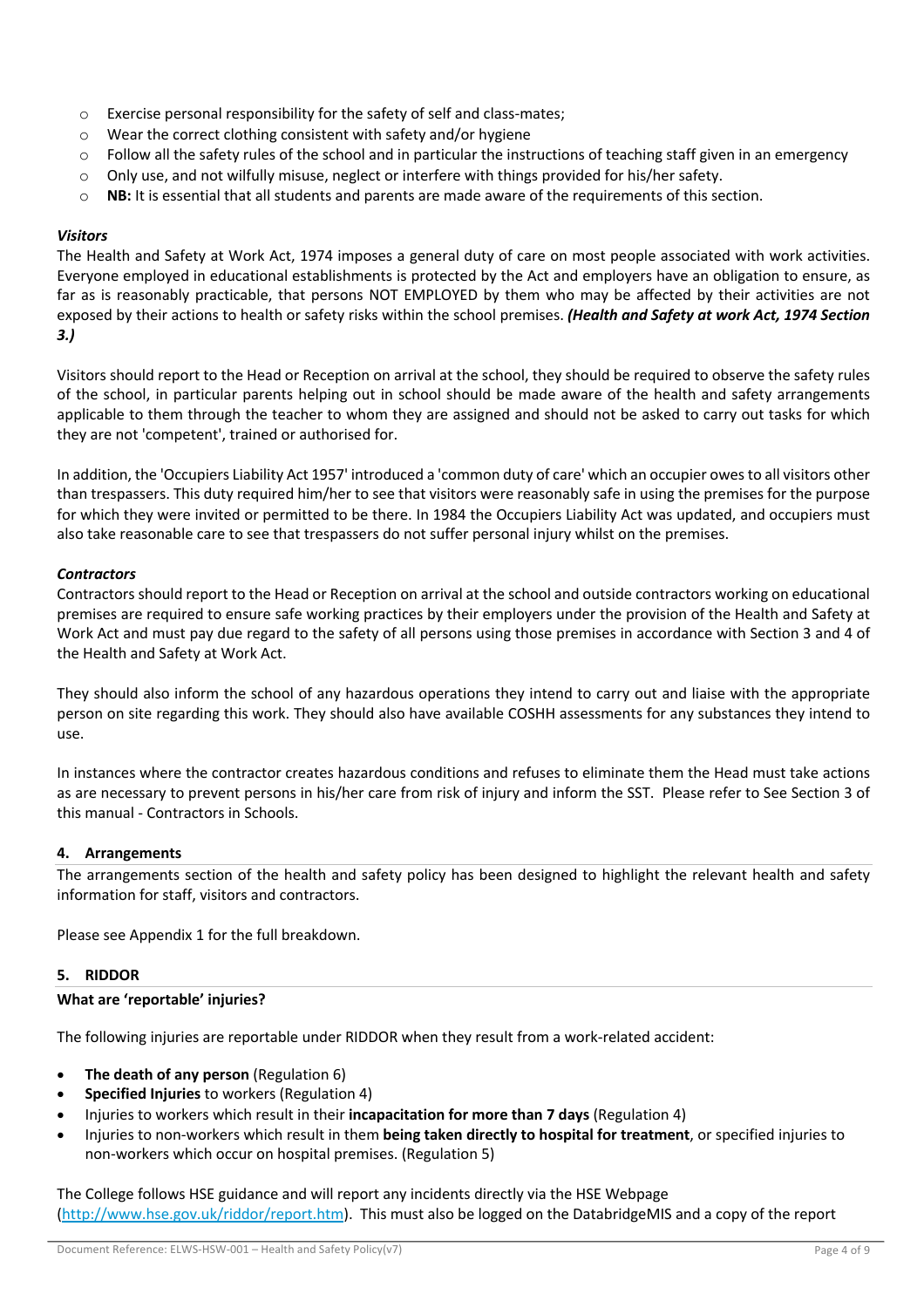attached.

# **6. Monitoring arrangements**

This policy will be reviewed every 12 months but can be revised as needed. It will be approved by the governing board

| Impact of non-compliance:                  |            |                                                                                                              |                                       |                          |                    |                          |
|--------------------------------------------|------------|--------------------------------------------------------------------------------------------------------------|---------------------------------------|--------------------------|--------------------|--------------------------|
| Staff:                                     |            | Disciplinary action, prosecution                                                                             |                                       |                          |                    |                          |
| Student:                                   |            | Not applicable                                                                                               |                                       |                          |                    |                          |
| Legislation/organisational:                |            | Reputational damage, litigation, statutory and non-regulated compliance. prosecution                         |                                       |                          |                    |                          |
| Compliance lead:                           |            | Shared Services (Shared Services)                                                                            |                                       |                          |                    |                          |
| <b>Policy Reference:</b>                   |            | ELWS-HSW-001                                                                                                 |                                       |                          |                    |                          |
| Version:                                   |            | $\overline{7}$                                                                                               |                                       |                          |                    |                          |
| <b>Agreed policy location:</b>             |            | DatabridgeMIS and Company Webpage                                                                            |                                       |                          |                    |                          |
| Does the policy require Governor approval? |            | Yes                                                                                                          |                                       |                          |                    |                          |
| <b>Approval</b>                            |            |                                                                                                              |                                       |                          |                    |                          |
| <b>Prepared by</b>                         |            |                                                                                                              | Approved by                           | <b>Counter Signatory</b> |                    | <b>Governor Approval</b> |
| Scott Roberts (Assoc. CIPD)                |            |                                                                                                              | <b>Richard King</b>                   | <b>Tony Brown</b>        |                    | Martin Budden            |
| 01/02/2022                                 |            |                                                                                                              | 01/02/2022                            | 01/02/2022               |                    | 01/02/2022               |
|                                            |            |                                                                                                              |                                       |                          |                    | Martin Budden            |
| <b>Head of Shared Services</b>             |            |                                                                                                              | Director of Schools, Pre 16 Education | CEO                      |                    | Governor (Chair)         |
| <b>Version Control</b>                     |            |                                                                                                              |                                       |                          |                    |                          |
| Version                                    | Date       | <b>Revision</b>                                                                                              |                                       |                          | <b>Review Date</b> |                          |
| $\mathbf{1}$                               | 13/03/2018 | First Issue<br>13/03/2019                                                                                    |                                       |                          |                    |                          |
| $\overline{z}$                             | 09/03/2019 | 09/03/2020<br>Review                                                                                         |                                       |                          |                    |                          |
| 3                                          | 01/09/2019 | Reviewed Document. Transferred onto new template. Removed former member staff and replaced.<br>31/08/2020    |                                       |                          |                    |                          |
| 4                                          | 11/11/2019 | Policy review, added RIDDOR procedure, updated the arrangements table and moved to appendix 1.<br>11/11/2019 |                                       |                          |                    |                          |
| 5                                          | 01/09/2020 | 31/08/2021<br>Policy Review - Updated Appendices                                                             |                                       |                          |                    |                          |

*6* 01/09/2021 Reviewed 31/08/2022 *7* 01/02/2022 Added Defibrillator Information 31/01/2023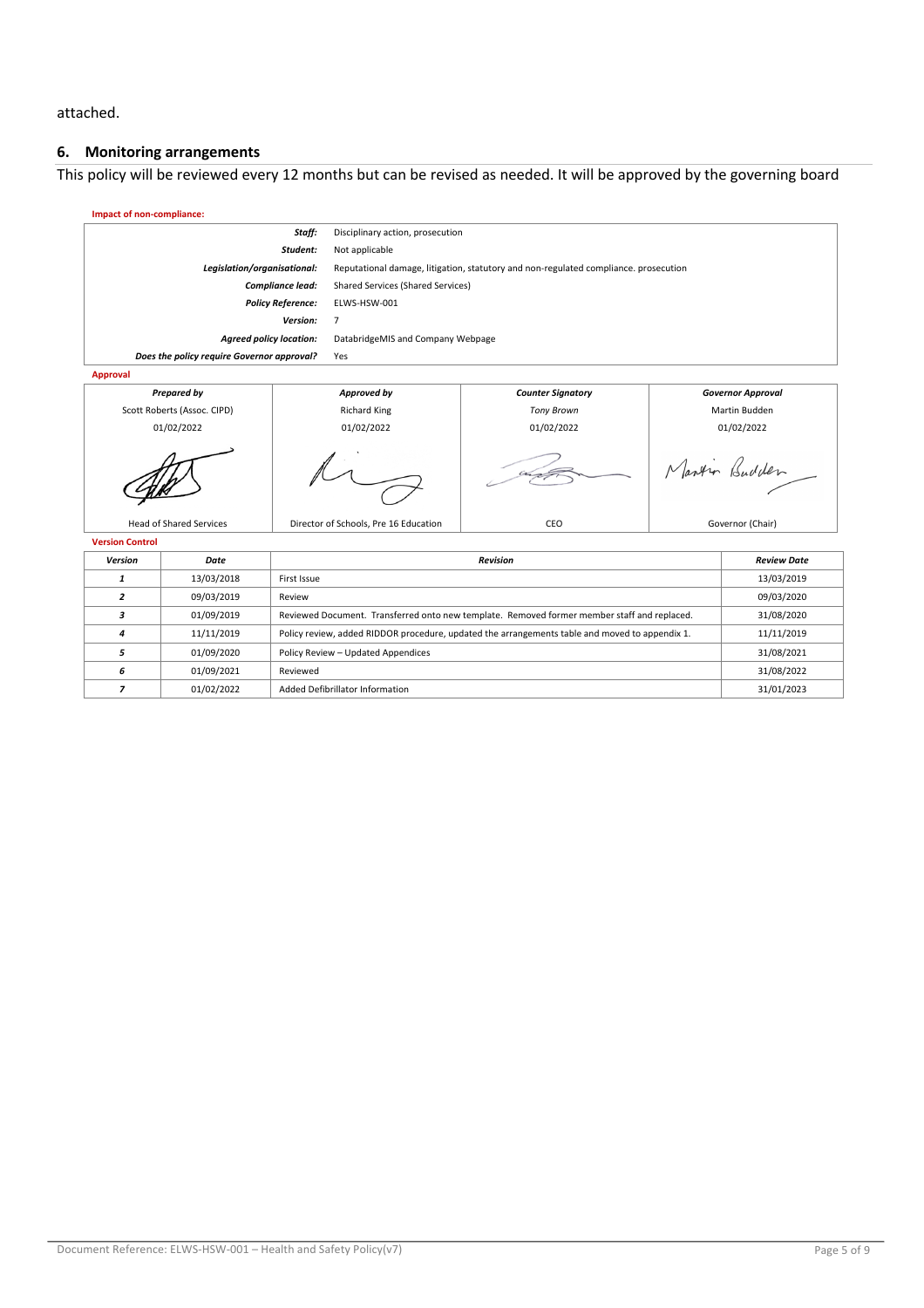| <b>Roles &amp; Responsibilities</b>                                                                                                                                                                                                                                                                                        |                                                                                                                                          |  |  |
|----------------------------------------------------------------------------------------------------------------------------------------------------------------------------------------------------------------------------------------------------------------------------------------------------------------------------|------------------------------------------------------------------------------------------------------------------------------------------|--|--|
| The Senior member of staff in the school with responsibility for H&S matters is:                                                                                                                                                                                                                                           | Assistant Headteacher (Ed Hanley)                                                                                                        |  |  |
| The health and safety co-ordinator is:                                                                                                                                                                                                                                                                                     | <b>HSM Alistair Atkinson</b>                                                                                                             |  |  |
| The GB Member appointed for health and safety is:                                                                                                                                                                                                                                                                          | Chair of the Board of Governors: Martin Budden                                                                                           |  |  |
| Consultation with staff, regarding health and safety is provided via:                                                                                                                                                                                                                                                      | Corporate Communications / Weekly Operations<br>Meetings / Quarterly H&S Meetings                                                        |  |  |
| <b>Risk assessment</b>                                                                                                                                                                                                                                                                                                     |                                                                                                                                          |  |  |
| The persons responsible for ensuring risk assessments are carried out is:                                                                                                                                                                                                                                                  | <b>Shared Services Team</b>                                                                                                              |  |  |
| The persons responsible for ensuring OOCA risk assessments are carried out is:                                                                                                                                                                                                                                             | Initial RA - Activity Lead (i.e. Teacher etc)<br>Level 1 Approval - Headteacher<br>Level 2 Approval - HSM<br>Level 3 Approval - Director |  |  |
| Copies of risk assessments are located:                                                                                                                                                                                                                                                                                    | Main Office (Scanned to Shared Services)                                                                                                 |  |  |
| Staff who have undergone training and are competent to carry out risk assessments are:                                                                                                                                                                                                                                     | All school staff                                                                                                                         |  |  |
| Any hazards noted within the establishment/ departmental environment must be reported to:                                                                                                                                                                                                                                  | <b>Shared Services Team</b>                                                                                                              |  |  |
| The person responsible for initiating risk assessments of hazard reported and for ensuring that control<br>measures are implemented is:                                                                                                                                                                                    | <b>Shared Services Team</b>                                                                                                              |  |  |
| Risk assessments will be reviewed on an annual basis by:                                                                                                                                                                                                                                                                   | <b>Shared Services Team</b>                                                                                                              |  |  |
| The educational visits co-ordinator is:                                                                                                                                                                                                                                                                                    | <b>Shared Services Team</b>                                                                                                              |  |  |
| Educational visits risk assessments and paperwork are located in:                                                                                                                                                                                                                                                          | DatabridgeMIS                                                                                                                            |  |  |
| <b>Emergency &amp; Fire Arrangements</b>                                                                                                                                                                                                                                                                                   |                                                                                                                                          |  |  |
| The person who discovers the emergency will raise the alarm immediately by the most appropriate means and ensure that the Head, nominated persons, a member<br>of the senior management team is informed immediately and that where appropriate the emergency services are summoned. He/she will liaise with the emergency |                                                                                                                                          |  |  |

services when they arrive and take advice from them.

- The priorities in an emergency situation are as follows:
	- *to ensure the safety of all persons, their removal from danger*
	- *their care and the application of first aid and medical treatment where appropriate*
	- *to call the emergency services when appropriate*
	-

| to safequard the premises and equipment, if this is possible without putting persons at risk                                                                                                                                                                                                           |                                                                        |                                                                        |  |  |  |
|--------------------------------------------------------------------------------------------------------------------------------------------------------------------------------------------------------------------------------------------------------------------------------------------------------|------------------------------------------------------------------------|------------------------------------------------------------------------|--|--|--|
| The competent 'RESPONSIBLE PERSON' for monitoring the fire risk assessment:                                                                                                                                                                                                                            | <b>HSM Alistair Atkinson</b>                                           |                                                                        |  |  |  |
|                                                                                                                                                                                                                                                                                                        | All on site                                                            |                                                                        |  |  |  |
|                                                                                                                                                                                                                                                                                                        | Termly (3 times a year)                                                |                                                                        |  |  |  |
| Fire alarm points will be tested and recorded on a weekly basis by:                                                                                                                                                                                                                                    | School Business Officer / Fire Warden & Shared Services<br>Team        |                                                                        |  |  |  |
| Means of escape, automatic doorstops and mag lock doors will be checked and recorded on a monthly                                                                                                                                                                                                      | <b>HSM Alistair Atkinson</b>                                           |                                                                        |  |  |  |
| Firefighting equipment will be checked and recorded on a monthly basis by:                                                                                                                                                                                                                             | Tutor/Fire Warden<br><b>Shared Services Team</b>                       |                                                                        |  |  |  |
|                                                                                                                                                                                                                                                                                                        | Emergency lighting will be tested on a monthly basis by:               | <b>Concept Group (Wigan)</b><br>384 Woodhouse Lane, Wigan, WN6 7TD     |  |  |  |
|                                                                                                                                                                                                                                                                                                        | Records of tests, checks and drills will be held in/by:                | Fire Logbook & DatabridgeMIS                                           |  |  |  |
|                                                                                                                                                                                                                                                                                                        | Fire extinguishers will be serviced on an annual basis arranged via:   | <b>Concept Group (Wigan)</b><br>384 Woodhouse Lane, Wigan, WN6 7TD     |  |  |  |
| Staff training and development:<br>All designated staff should undertake fire training on an<br>annual basis                                                                                                                                                                                           |                                                                        |                                                                        |  |  |  |
| Accident, Dangerous Occurrence, Violent Incident and Near Miss Reporting and Investigation                                                                                                                                                                                                             |                                                                        |                                                                        |  |  |  |
| Any employee who witnesses an accident, dangerous occurrence, verbal abuse or actual or threatened violence or near miss, or to whom one is reported, will<br>complete an accident report as soon as possible after the event for both employees and non-employees (including students, visitors etc.) |                                                                        |                                                                        |  |  |  |
| Location of accident forms:<br><b>Historic = Shared Services</b><br>2019/20 onwards - Databridge                                                                                                                                                                                                       |                                                                        |                                                                        |  |  |  |
| Persons responsible for accident forms:<br>Headteacher<br>QA and Audit - Shared Services Teams                                                                                                                                                                                                         |                                                                        |                                                                        |  |  |  |
|                                                                                                                                                                                                                                                                                                        | Persons responsible for carrying out accident investigations is:       | <b>HSM Alistair Atkinson</b><br>QA and Audit - Head of Shared Services |  |  |  |
| All accidents must be recorded through DatabridgeMIS which will automatically inform Shared Services (Health and Safety) on completion                                                                                                                                                                 |                                                                        |                                                                        |  |  |  |
| The Person responsible for monitoring and reviewing accidents and incidents to identify trends and                                                                                                                                                                                                     | <b>HSM Alistair Atkinson</b><br>QA and Audit - Head of Shared Services |                                                                        |  |  |  |
| Where accidents are found to be caused by faulty plant, equipment, premises or unsafe systems of work action must be taken to remove or isolate the hazard and<br>warn people until the necessary modifications or repairs can be made.                                                                |                                                                        |                                                                        |  |  |  |
| 3.5 First Aid - the following have received first aid training                                                                                                                                                                                                                                         |                                                                        |                                                                        |  |  |  |
| Name                                                                                                                                                                                                                                                                                                   | Provider                                                               | <b>Expires</b>                                                         |  |  |  |
| J. Blackledge                                                                                                                                                                                                                                                                                          | Jul-2023<br><b>Curve Learning</b>                                      |                                                                        |  |  |  |
| L. Heyes                                                                                                                                                                                                                                                                                               | <b>Curve Learning</b>                                                  | Jul-2023                                                               |  |  |  |

P. Bamber Curve Learning Curve Learning Curve Learning All-2023 E.Sulley Jul-2022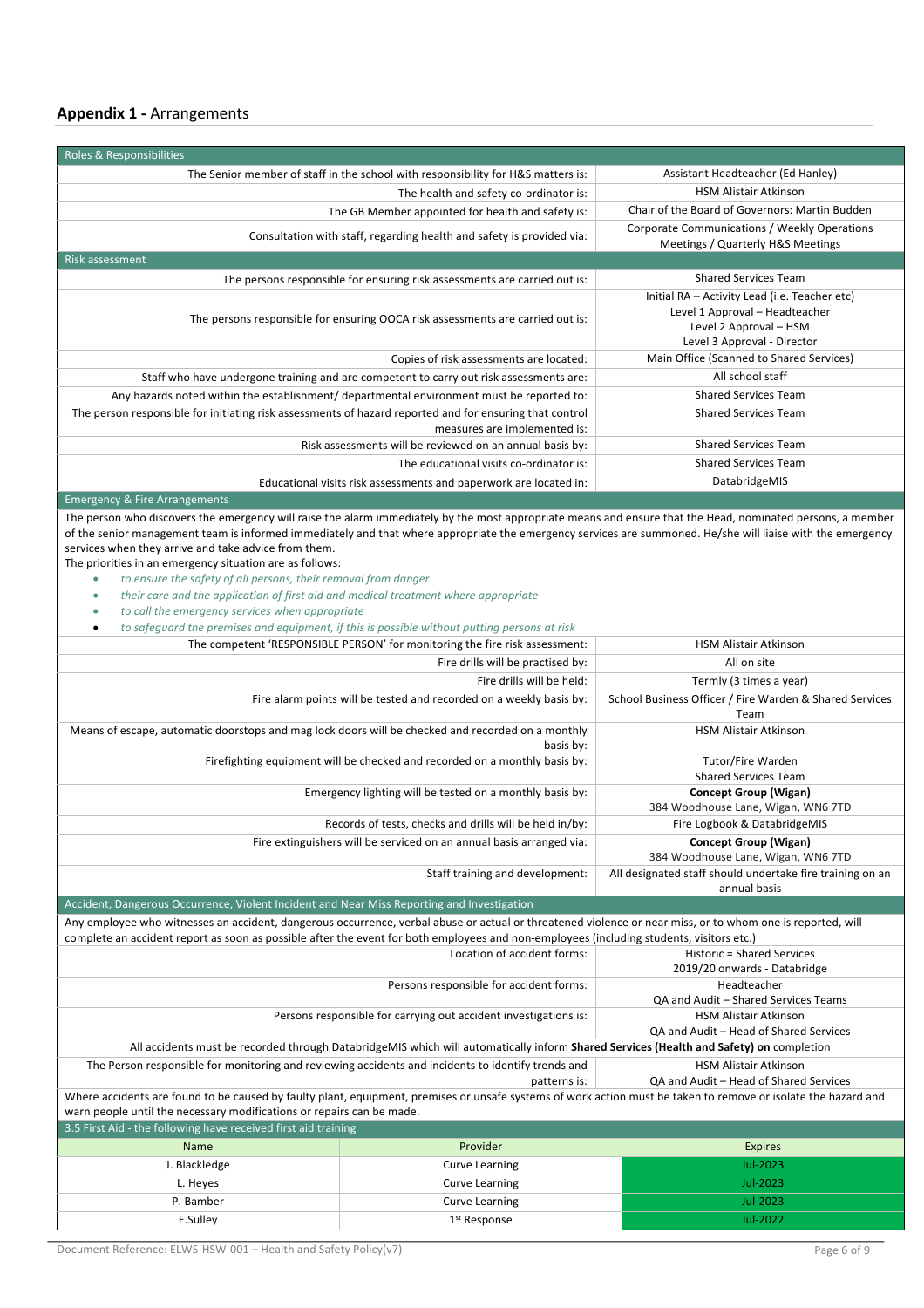|                                                                                                                                                                   | The person responsible for ensuring first aid qualifications are maintained is: |                                                                                                                              |  |  |
|-------------------------------------------------------------------------------------------------------------------------------------------------------------------|---------------------------------------------------------------------------------|------------------------------------------------------------------------------------------------------------------------------|--|--|
| The person responsible for ensuring that first aid cover is provided for staff working out of normal                                                              | <b>HSM Alistair Atkinson</b>                                                    |                                                                                                                              |  |  |
|                                                                                                                                                                   |                                                                                 |                                                                                                                              |  |  |
| First aid boxes are kept in the following points in the education establishment / department:<br>1. Reception 2. Main Kitchen 3. Orange Room                      |                                                                                 |                                                                                                                              |  |  |
|                                                                                                                                                                   | Travelling first aid boxes are located:                                         | <b>Main Reception</b>                                                                                                        |  |  |
|                                                                                                                                                                   | <b>Main Reception</b>                                                           |                                                                                                                              |  |  |
| The location and contents of all first aid boxes will be checked on a:                                                                                            | Monthly basis                                                                   |                                                                                                                              |  |  |
| The persons responsible for the checks are:                                                                                                                       | <b>HSM Alistair Atkinson</b>                                                    |                                                                                                                              |  |  |
| Stock of first aid materials will be checked and re-ordered by:                                                                                                   |                                                                                 | <b>HSM Alistair Atkinson</b>                                                                                                 |  |  |
| The address and telephone number of the nearest medical centre/NHS GP is:                                                                                         |                                                                                 | <b>Winstanley Medical Centre</b>                                                                                             |  |  |
|                                                                                                                                                                   | Holmes House Ave,<br>Wigan WN3 6JN, 01942 483213                                |                                                                                                                              |  |  |
| The address and telephone number of the nearest hospital with accident and emergency facilities is:                                                               | Wrightington, Wigan & Leigh NHS Foundation Trust,<br>Wigan Ln, Wigan WN1 2NN    |                                                                                                                              |  |  |
|                                                                                                                                                                   |                                                                                 | 01942 244000                                                                                                                 |  |  |
| Students with medical/ special needs                                                                                                                              |                                                                                 |                                                                                                                              |  |  |
| The person(s) responsible for undertaking and reviewing the healthcare                                                                                            |                                                                                 | <b>Onsite Responsibility</b>                                                                                                 |  |  |
| plans of student with medical needs is:                                                                                                                           |                                                                                 | Lisa Heyes                                                                                                                   |  |  |
|                                                                                                                                                                   |                                                                                 | Pastoral, Behaviour and Attendance Officer (Designated Safeguarding Lead)                                                    |  |  |
| The person responsible for ensuring student specific risk assessments are<br>conducted is:                                                                        |                                                                                 | <b>Onsite Responsibility</b><br>Lisa Heyes                                                                                   |  |  |
|                                                                                                                                                                   |                                                                                 | Pastoral, Behaviour and Attendance Officer (Designated Safeguarding Lead)                                                    |  |  |
| The person responsible for the supervision and storage of student                                                                                                 |                                                                                 | <b>Onsite Responsibility</b>                                                                                                 |  |  |
| medicines is:                                                                                                                                                     |                                                                                 | Lisa Heyes                                                                                                                   |  |  |
|                                                                                                                                                                   |                                                                                 | Pastoral, Behaviour and Attendance Officer (Designated Safeguarding Lead)<br>Monitored through regular Audit and inspection. |  |  |
| Maintenance and premises                                                                                                                                          |                                                                                 |                                                                                                                              |  |  |
| All employees and governors must report any hazards that could be a cause of serious                                                                              | $\bullet$                                                                       | See it report it scheme overseen by the Shared Services                                                                      |  |  |
| or imminent danger, e.g. damaged electrical sockets, broken windows, suspected gas<br>leaks, wet or slippery floors immediately, by telephone to:                 | $\bullet$                                                                       | DatabridgeMIS event: "(Group) - H&S Helpdesk"                                                                                |  |  |
| A person encountering any damage or wear and tear of the premises which may                                                                                       | $\bullet$                                                                       | See it report it scheme overseen by the Shared Services                                                                      |  |  |
| constitute a hazard should report it to:                                                                                                                          | $\bullet$                                                                       | DatabridgeMIS event: "(Group) - H&S Helpdesk"                                                                                |  |  |
| Defective furniture or equipment should be taken out of use immediately logged in the<br>caretaker's logbook and reported to:                                     | $\bullet$<br>$\bullet$                                                          | See it report it scheme overseen by the Shared Services<br>DatabridgeMIS event: "(Group) - H&S Helpdesk"                     |  |  |
| The person (and their deputy) responsible for unlocking and locking, dealing with                                                                                 | 1.                                                                              | Senior Leadership Team                                                                                                       |  |  |
| emergency call outs for the building, and arming and disarming security alarms etc. is:                                                                           | 2.                                                                              | <b>Shared Services</b>                                                                                                       |  |  |
|                                                                                                                                                                   | 3.                                                                              | Keyholders                                                                                                                   |  |  |
| Health and safety training<br>The person responsible for drawing to the attention of all employees the following health and safety                                |                                                                                 | Line Manager                                                                                                                 |  |  |
|                                                                                                                                                                   |                                                                                 |                                                                                                                              |  |  |
|                                                                                                                                                                   |                                                                                 |                                                                                                                              |  |  |
| Induction training should cover:                                                                                                                                  | matters as part of their induction training is:                                 | (supported by the shared Services Team)                                                                                      |  |  |
| <b>Health and Safety Policies</b>                                                                                                                                 | Accident Reporting Arrangements o Good Housekeeping                             |                                                                                                                              |  |  |
| <b>Education Visits Policy</b><br><b>First Aid Arrangements</b><br>$\circ$<br>$\circ$                                                                             | $\circ$                                                                         | Hazard Reporting and Maintenance Procedures                                                                                  |  |  |
| Safe Use of Work Equipment<br>$\circ$<br><b>Risk Assessment</b><br>$\circ$                                                                                        | $\circ$                                                                         | Special Hazards/Responsibilities Associated with their Work                                                                  |  |  |
| Procures for Hazardous<br>$\circ$<br>Fire and other Emergency Arrangements<br>$\circ$                                                                             | Activity                                                                        |                                                                                                                              |  |  |
| Substances                                                                                                                                                        | $\circ$                                                                         | Special Needs of Young Employees (e.g. Work Ex Placements)                                                                   |  |  |
| The person responsible for organising health and safety training is:                                                                                              |                                                                                 | HSM Alistair Atkinson                                                                                                        |  |  |
| <b>Work Equipment</b>                                                                                                                                             |                                                                                 |                                                                                                                              |  |  |
| The following equipment has been identified as likely to involve a specific risk to health and safety and its use, inspection and repair is therefore restricted. |                                                                                 |                                                                                                                              |  |  |
| Ladders<br>Person responsible for selection, inspection, maintenance, training, supervision, safe use and risk                                                    |                                                                                 | HSM Alistair Atkinson                                                                                                        |  |  |
|                                                                                                                                                                   | assessment is:                                                                  |                                                                                                                              |  |  |
| Equipment for students with special educational needs<br>The person responsible for ensuring that all hoists, both ceiling mounted and mobile, used for moving    |                                                                                 | HSM Alistair Atkinson                                                                                                        |  |  |
| people are inspected and serviced every (12) months by a competent contractor and kept in good                                                                    |                                                                                 | <b>Versatile Lift Company</b><br>Registered as VLC (Stairlifts) Ltd                                                          |  |  |
|                                                                                                                                                                   | working order is:                                                               | 366 Church Road, Haydock,                                                                                                    |  |  |
|                                                                                                                                                                   |                                                                                 | <b>WA11 0LG</b>                                                                                                              |  |  |
|                                                                                                                                                                   |                                                                                 | Tel: 01942 719565                                                                                                            |  |  |
| Maintenance and cleaning equipment (including powered cleaning equipment, power and hand tools                                                                    |                                                                                 | Every designated user                                                                                                        |  |  |
| etc.)                                                                                                                                                             |                                                                                 | HSM Alistair Atkinson                                                                                                        |  |  |
| Person responsible for selection, inspection, maintenance, training, Supervision, safe use and risk                                                               | assessment is:                                                                  |                                                                                                                              |  |  |
|                                                                                                                                                                   | Person(s) trained and authorised to use are:                                    | HSM Alistair Atkinson                                                                                                        |  |  |
| The person(s) responsible for instructing students in the safe use of equipment before they use it and                                                            |                                                                                 | Tutor(s) who is delivering the session                                                                                       |  |  |
|                                                                                                                                                                   | checking they use it correctly is/are:                                          |                                                                                                                              |  |  |
| <b>Catering Equipment</b>                                                                                                                                         |                                                                                 | <b>HSM Alistair Atkinson</b>                                                                                                 |  |  |
| Person responsible for selection, inspection, maintenance, training, supervision, safe use and risk                                                               |                                                                                 | Concept Group (Wigan)                                                                                                        |  |  |
|                                                                                                                                                                   | assessment is:<br>Person(s) authorised to operate and use is/are:               | 384 Woodhouse Lane, Wigan, WN6 7TD<br>All Competent Staff holding current and valid food &                                   |  |  |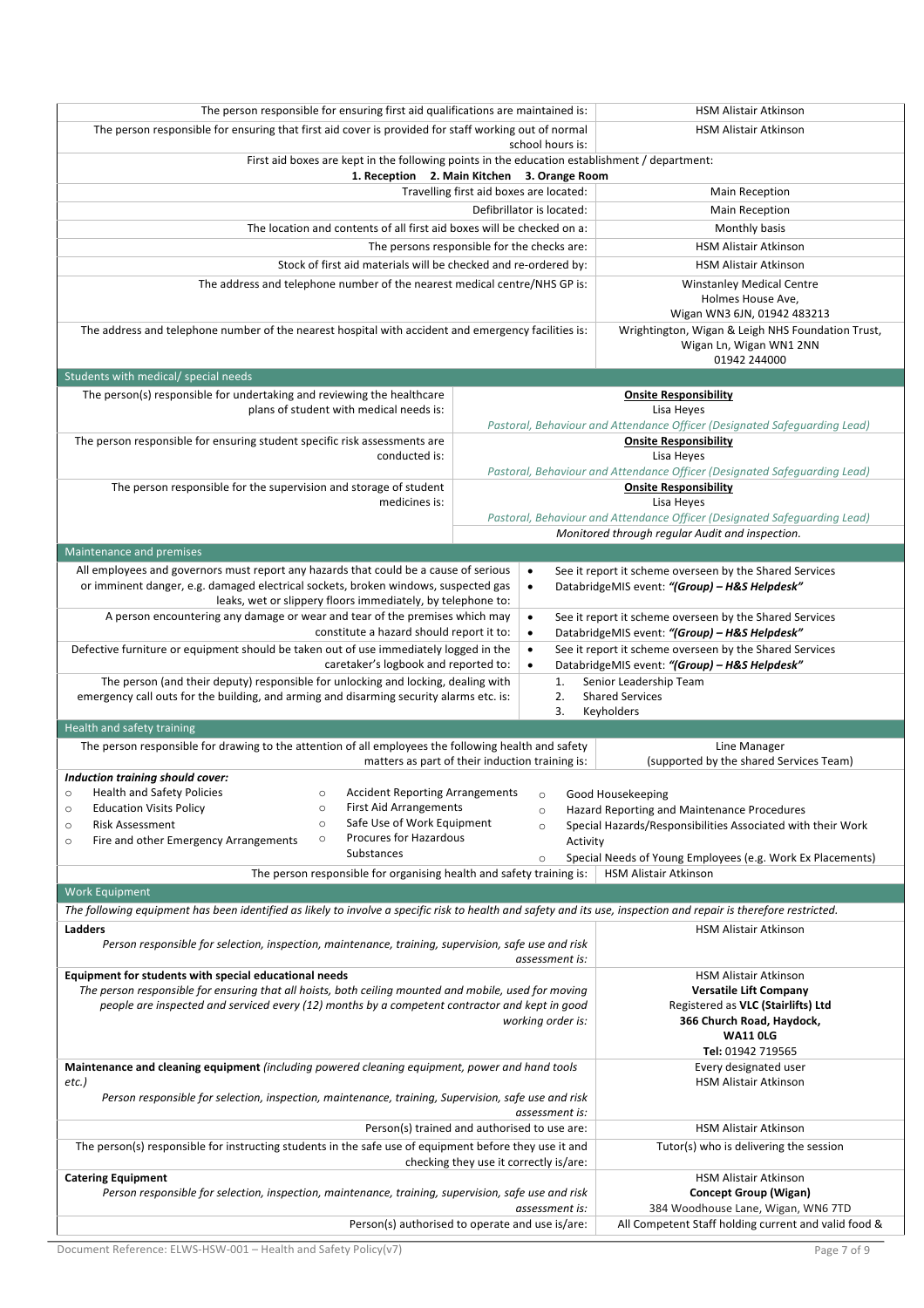|                                                                                                                                                                                                                                                 | <b>Hygiene Certificate</b>                                                                                            |
|-------------------------------------------------------------------------------------------------------------------------------------------------------------------------------------------------------------------------------------------------|-----------------------------------------------------------------------------------------------------------------------|
| PE Equipment (indoor and outdoor)<br>Person responsible for selection, inspection, maintenance, training, supervision, safe use and risk<br>assessment is:                                                                                      | All Competent Staff holding current and valid Food &<br>Hygiene Certificate                                           |
| <b>Portable Electrical Appliances</b>                                                                                                                                                                                                           |                                                                                                                       |
| The person responsible for ensuring portable electrical appliance testing is carried out at appropriate<br>intervals and recorded is:                                                                                                           | <b>HSM Alistair Atkinson</b>                                                                                          |
| Person(s) responsible for carrying out formal visual inspection and testing is/are:                                                                                                                                                             | <b>HSM Alistair Atkinson</b>                                                                                          |
| Staff must not bring onto the premises any personal portable electrical appliances unless authorised to do so                                                                                                                                   |                                                                                                                       |
| Personal Protective Equipment (PPE)                                                                                                                                                                                                             |                                                                                                                       |
| Suitable PPE will be provided free of charge, where identified as necessary in a risk assessment. All employees are responsible for informing their manager as soon as<br>they become aware of a need to repair or replace PPE, which they use. |                                                                                                                       |
| The persons responsible for inspecting PPE termly and replacing personal protective equipment when it<br>is worn out are as follows<br>- Science / Horticulture                                                                                 | <b>HSM Alistair Atkinson</b>                                                                                          |
| Design Technology<br>$\circ$                                                                                                                                                                                                                    |                                                                                                                       |
| Art and Design<br>$\circ$                                                                                                                                                                                                                       |                                                                                                                       |
| Caretaking and cleaning<br>$\circ$                                                                                                                                                                                                              |                                                                                                                       |
| Catering (school kitchen)<br>$\circ$                                                                                                                                                                                                            |                                                                                                                       |
| Grounds maintenance<br>$\circ$                                                                                                                                                                                                                  |                                                                                                                       |
| Hazardous substances                                                                                                                                                                                                                            |                                                                                                                       |
| Copies of all the hazardous substances inventories are held in:                                                                                                                                                                                 | <b>Shared Services Office</b>                                                                                         |
| The person responsible for undertaking and updating the COSHH risk assessments is:                                                                                                                                                              | <b>HSM Alistair Atkinson</b>                                                                                          |
| The person responsible for ensuring that local exhaust ventilation (fume cupboards, dust extraction<br>equipment on woodworking machines etc.) will be examined annually is:                                                                    | <b>HSM Alistair Atkinson</b><br><b>Concept Group (Wigan)</b><br>384 Woodhouse Lane, Wigan, WN6 7TD                    |
| <b>Asbestos</b>                                                                                                                                                                                                                                 |                                                                                                                       |
| The person responsible for making the arrangements for dealing with asbestos in compliance with the<br>Company policy, and ensuring that the premises asbestos plan is consulted by visiting contractors and<br>other relevant persons is:      | <b>HSM Alistair Atkinson</b>                                                                                          |
| The asbestos management plan is held:                                                                                                                                                                                                           | Main Reception                                                                                                        |
| The person responsible for ensuring that the plan is updated, annually and as appropriate following<br>work on the fabric of the building is:                                                                                                   | HSM Alistair Atkinson                                                                                                 |
| Legionella                                                                                                                                                                                                                                      |                                                                                                                       |
| The Duty Holder as defined in the Control of Legionella Bacteria in Water Systems ACoP is:                                                                                                                                                      | <b>HSM Alistair Atkinson</b>                                                                                          |
| The responsible person (as defined in the Control of Legionella Bacteria in Water Systems ACoP) is:                                                                                                                                             | HSM Alistair Atkinson                                                                                                 |
| The person responsible in school for carrying out the regular Inspections is:                                                                                                                                                                   | HSM Alistair Atkinson<br>Concept Group (Wigan)<br>384 Woodhouse Lane, Wigan, WN6 7TD                                  |
| <b>Work Experience</b>                                                                                                                                                                                                                          |                                                                                                                       |
| The person responsible for co-ordinating work experience placement ensuring risk assessments are<br>completed is:                                                                                                                               | HSM Alistair Atkinson<br><b>Employability Co-ordinator</b>                                                            |
| <b>Visitors</b>                                                                                                                                                                                                                                 |                                                                                                                       |
| On arrival all visitors should report to: And will be:<br>Requested to sign the 'Inventry System'<br>asked for identification (if not already known)                                                                                            | Main Reception                                                                                                        |
| issued with visitor's pass (Health & Safety included)                                                                                                                                                                                           |                                                                                                                       |
| <b>Contractors</b>                                                                                                                                                                                                                              |                                                                                                                       |
| The person responsible for selecting contractors and vetting contractor's health and safety, policies,<br>procedures, risk assessments, method statements and past health and safety performance is:                                            | <b>HSM Alistair Atkinson</b>                                                                                          |
| The person in control of contractors whilst on site is:                                                                                                                                                                                         | HSM Alistair Atkinson &<br><b>School Business Officer</b>                                                             |
| <b>Noise</b>                                                                                                                                                                                                                                    |                                                                                                                       |
| Any employee concerned about the noise levels at work should report the matter to:                                                                                                                                                              | HSM Alistair Atkinson                                                                                                 |
| <b>Cleaning Arrangements</b>                                                                                                                                                                                                                    |                                                                                                                       |
| All members of staff are responsible for arranging to clear up spillages, which occur whilst they are in<br>charge of the area concerned. Other spillages, leaks or wet floors should be reported to:                                           | See it report it scheme overseen by<br><b>Shared Services Team</b>                                                    |
| Display Screen Equipment                                                                                                                                                                                                                        |                                                                                                                       |
| The display screen equipment assessor for the establishment is:                                                                                                                                                                                 | HSM Alistair Atkinson                                                                                                 |
| <b>Smoking</b>                                                                                                                                                                                                                                  |                                                                                                                       |
| In line with the Smoke-free (Premises and Enforcement) Regulations 2006, the LGB has prohibited smoking in the school and in vehicles under its control.<br><b>Miscellaneous</b>                                                                |                                                                                                                       |
|                                                                                                                                                                                                                                                 |                                                                                                                       |
| The Health and Safety Law Poster is sited:<br>This policy is located:<br>$\bullet$<br>٠                                                                                                                                                         | Health & Safety Notice board in the Waiting area<br>Health & Safety Notice board in the Waiting area<br>DatabridgeMIS |
| $\bullet$                                                                                                                                                                                                                                       | School Website                                                                                                        |
| Health and Safety Statement of Intent:<br>$\bullet$                                                                                                                                                                                             | Health & Safety Notice board in the Waiting area                                                                      |